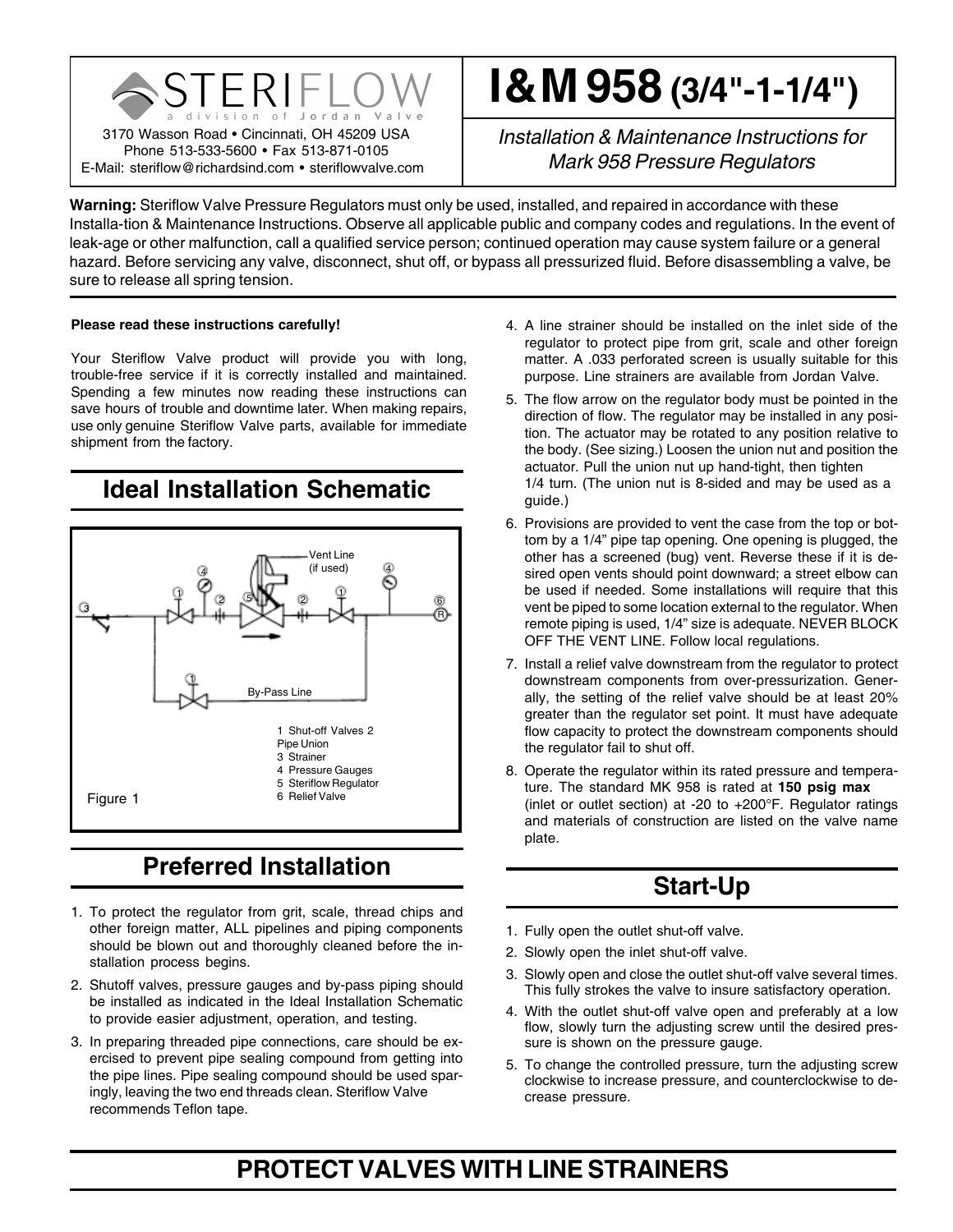# **Trouble Shooting**

| <b>Trouble</b>                   | <b>Possible Cause and Cure</b>                                                                                                                                                                                                                                                                                                                                                                                                             |
|----------------------------------|--------------------------------------------------------------------------------------------------------------------------------------------------------------------------------------------------------------------------------------------------------------------------------------------------------------------------------------------------------------------------------------------------------------------------------------------|
| Erratic<br>Control               | • Oversizing causes cycling and hunting<br>and reduces the rangeability of the valve.<br>Make certain that your sizing is correct.<br>• Attempting to exceed flow capacity.<br>Make certain that your sizing is correct.<br>• Blocked vent line or vent passage in<br>spring housing. Clean.<br>• Inlet pressure varying greatly. Stabilize or<br>use second regulator to control inlet<br>pressure closer.<br>• Aspirator blocked. Clean. |
| Cannot Set<br>Outlet<br>Pressure | • Orifice too large for inlet pressure.<br>• Improper spring.                                                                                                                                                                                                                                                                                                                                                                              |
| Will Not Operate                 | Diaphragm ruptured. Replace.<br>٠<br>• Adjusting spring broken. Replace.                                                                                                                                                                                                                                                                                                                                                                   |

• Improper spring setting. Reset.

### **Maintenance**

#### WARNING:

Be sure that there is no pressure in the valve before loosening any fittings or joints. The following steps are recommended:

- 1. Close the inlet shut-off valve, and by-pass valve.
- 2. Back off adjusting screw to allow inlet pressure to open seats.
- 3. Allow pressure to bleed off through downstream piping.
- 4. When the inlet pressure gauge indicates no pressure in the line, close the outlet shut-off valve.

**Refer to the drawings for the proper orientation of the parts and for proper nomenclature.**

#### **A. DIAPHRAGM OR GASKET REPLACEMENT**

- 1. Remove all pressure from the line as outlined under WARNING.
- 2. Remove the compression of the adjusting spring (22) by rotating the adjusting screw (19) counterclockwise.
- 3. Loosen the spring housing bolts (16) and remove spring housing.

IF DIAPHRAGM IS NOT BEING REPLACED, SKIP STEPS 4 THRU 8

- 4. Remove diaphragm subassembly by sliding it away from the valve body to disengage the lever arm (7).
- 5. Hold the lower diaphragm plate (5) and remove the screw (6), separating the parts.
- 6. Clean the surfaces on the upper and lower diaphragm plates that the diaphragm (3) seats against. Clean and degrease the threads on the lower diaphragm plate and the screw. (Degrease with Loctite primer T.)
- 7. Assemble the upper and lower diaphragm plates to the new diaphragm with the screw. (Apply a few drops of Loctite #290 to the screw threads to lock the parts together.) The hole

through the lower diaphragm plate must align with any pair of opposite holes in the diaphragm so that it will properly engage the lever when reassembled into the valve.

- 8. Clean the flange surface on the diaphragm housing and reinstall the diaphragm subassembly onto the lever arm.
- 9. Clean the flange surface on the spring housing and install a new gasket. The gasket may be temporarily held in place using a few dabs of grease.
- 10. Set the spring housing on top of the diaphragm housing. Using a 6" long screwdriver, or similar tool, reach through the spring housing and push the diaphragm down to align the diaphragm holes with the housings' holes.
- 11. Drop the bolts into place and attach the lockwashers and nuts, finger-right.
- 12. Continue to push the diaphragm down and snug-up the bolts.
- 13. Evenly torque the bolts as described in the drawing, Figure 3.
- 14. Install the spring and adjusting screw. (Adjusting spring per start-up instructions and replace cap.)

#### **B. SEAT INSERT, PLUG, OR ASPIRATOR REPLACEMENT**

#### **CAUTION: WHEN REPLACING A PLUG OR SEAT INSERT, THE LEVER MUST ALSO BE REPLACED TO INSURE SHUT-OFF.**

- 1. Remove all pressure from the line as outlined under WARNING.
- 2. Loosen the union nut (24) and separate the actuator from the body.
- 3. Remove the bottom cap (32) and gasket (33). Remove retainer screw (34) and seat retainer (35) to determine if replacement of the seat (26) or soft seat insert (36) is required. Replace if there are signs of wear or uneven seat on either part.
- 4. To replace the sat (26), simply unscrew it from the body

along with the o-ring (31) using a 7/8" thinwall socket wrench. Install the new o-ring and seat. Apply antiseize compound to the threads to aid in future removal. To replace the soft seat insert, carefully remove it from the seat retainer with a pocket knife and insert the new one in its place. Use of a suitable rubber to metal adhesive is required.

- 5. To replace the stem (11), or aspirator (12), disassemble the actuator as described in steps A2, A3, and A4.
- 6. Remove the two screws (9) fastening the lever arm bracket (8) to the diaphragm housing and lift out the lever arm bracket with the lever.
- 7. Inspect aspirating hole in aspirator to be sure it is clean. Remove and replace aspirator if stem guide bores are worn. Remove and replace plug.
- 8. Remove the screws from the lever arm bracket and clean the threads. Degrease with Loctite Primer T. Also clean and degrease the tapped holes in the diaphragm housing.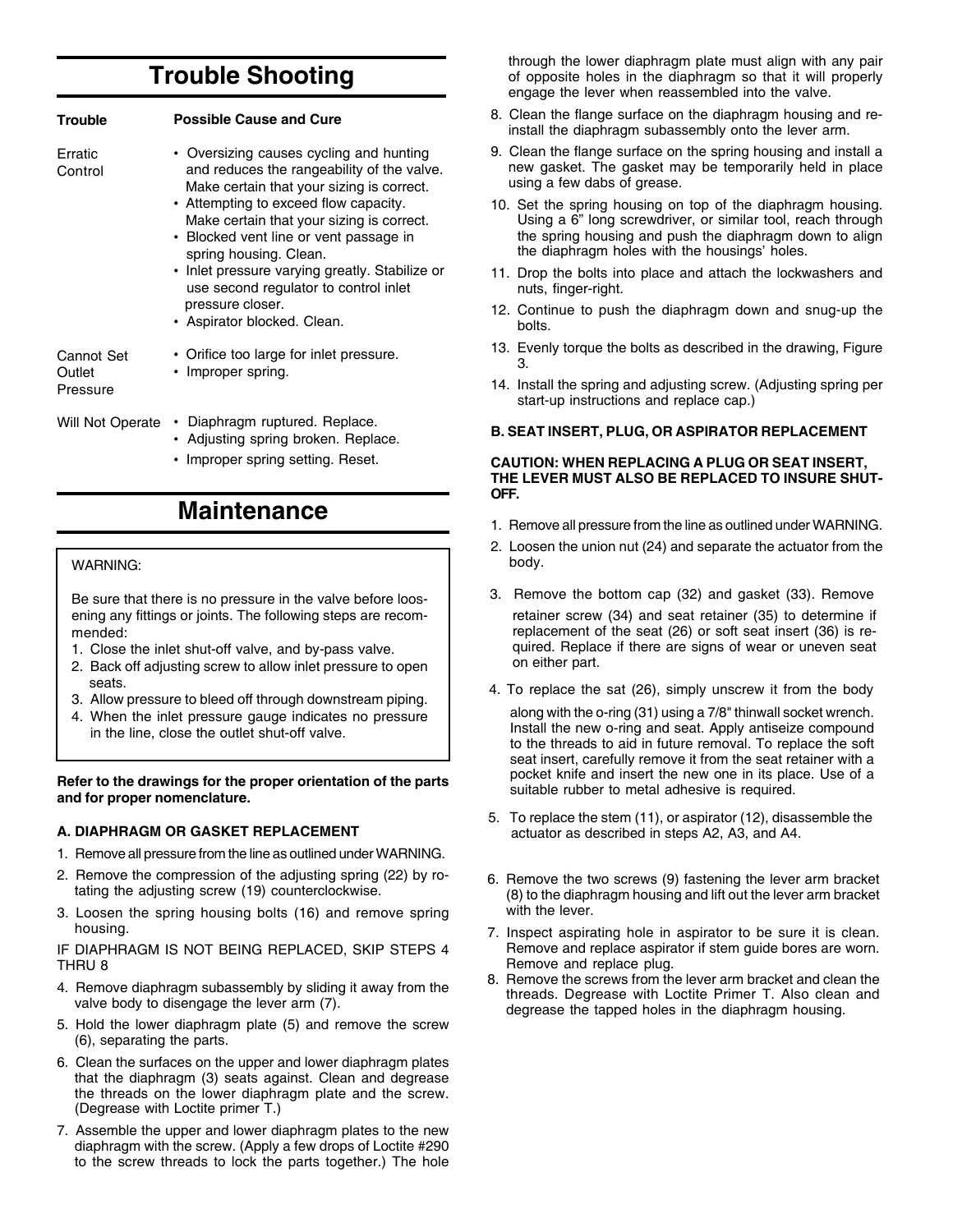- 9. Remove the pin (10), replace the lever and reassemble with the screws.
- 10. Apply a drop of Loctite #290 to each screw and reinstall the lever arm bracket. Align the slot in the plug's stem with the new lever arm and tighten the pivot bracket's mounting screws. Check for free movement. Be certain that there is a gasket (29) between the aspirator flange and the diaphragm housing, and a gasket (30) in the body cavity where the aspirator fits.
- 11. Re-attach body and actuator with the union nut (being careful to align the aspirator tube to the slot in the body). Pull up hand-tight, then tighten further 1/4 turn. (The union nut is 8 sided and may be used as a guide).
- 12. If lever arm was replaced, apply 25-150 psi pressure through outlet. This will set linkage and prevent overpressure (in operation) from bending the linkage and causing set point changes. Seat leakage may be checked by observing any leakage from inlet.
- 13. Reverse steps 3 and 4 to complete valve-reassembly.

Seat leakage may be checked by observing any leakage from inlet.

#### **C. SPRING REPLACEMENT.**

1. To replace a spring, remove the cap (21) and the adjusting screw (19). Then remove the spring.

CAUTION: IF A DIFFERENT RANGE SPRING IS BEING IN-STALLED, BE SURE THE PROPER ADJUSTING SCREW IS USED. (THE 3.5 psi RANGE USES DIFFERENT ADJUSTING SCREW.) FAILURE TO OBSERVE THIS CAUTION COULD RE-SULT IN VALVE DAMAGE OR FAILURE TO SHUT OFF. IT IS RECOMMENDED THAT A NEW TAG BE ISSUED FOR THIS VALVE WITH CORRECT SPRING RANGE.

2. Reinstall spring and adjusting screw. Adjust spring per startup instructions. Replace cap.

#### **D. DIAPHRAGM OR SPRING HOUSING REPLACEMENT.**

CAUTION: IF THE SPRING HOUSING IS TO BE REPLACED, THE LEVER MUST BE REPLACED TO INSURE SHUT-OFF.

- 1. Remove all pressure from the line as outlined under WARNING.
- 2. Remove the compression of the spring (22) by rotating the adjusting screw (19) counterclockwise.
- 3. Loosen the spring housing bolts (16) and remove spring housing.
- 4. Remove diaphragm subassembly by sliding it away from the valve body to disengage the lever arm (7).
- 5. Remove the two screws (9) fastening the lever arm bracket to the diaphragm housing and lift out the lever arm bracket with the lever arm.
- 6. Remove the screws from the lever arm bracket and clean the threads. Degrease with Loctite Primer T. Also clean and degrease the tapped holes in the diaphragm housing.
- 7. Remove the pin (10), replace the lever arm and reassemble with the screws.
- 8. Apply a drop of Loctite #290 to each screw and reinstall the lever arm bracket. Align the slot in the plug's stem with the new lever arm and tighten the pivot bracket's mounting screws. Check for free movement.
- 9. Clean the flange surface on the diaphragm housing and reinstall the diaphragm subassembly onto the lever. (Assem-

bly of a new diaphragm subassembly is covered in A1 thru A7.)

- 10. If a new spring housing is being used, take the new spring housing and carefully drive a new stop pin (23) into the hole in the housing neck with a hammer. (This serves as a spring adjusting screw stop and must be installed.)
- 11. Clean the flange surface on the spring housing and reinstall a new gasket (13). The gasket may be temporarily held in place using a few dabs of grease.
- 12. Set the spring housing on top of the diaphragm housing. Using a 6" screwdriver, or similar tool, reach through the spring housing and push the diaphragm down to align the diaphragm holes with the housings' holes.
- 13. Drop the bolts into place and attach the lockwashers and nuts, finger-tight.
- 14. Continue to push the diaphragm down and snug-up the bolts.
- 15. Evenly torque the bolts as described in Figure 3.
- 16. Apply 25-150 psi pressure through valve outlet. This will set linkage and prevent overpressure in operation from bending the linkage and causing setpoint changes. Seat leakage may be checked by observing any leakage from inlet.

### **Torque Procedure**

- 1. Install all bots hand-tight.
- 2. Torque the bolts in order of the bolt pattern to approx. 75 in-lbs
- 3. Retorque each bolt to 300 in-lbs, using the same bolt pattern as shown.



8 Bolts (or multiples)

Figure 3